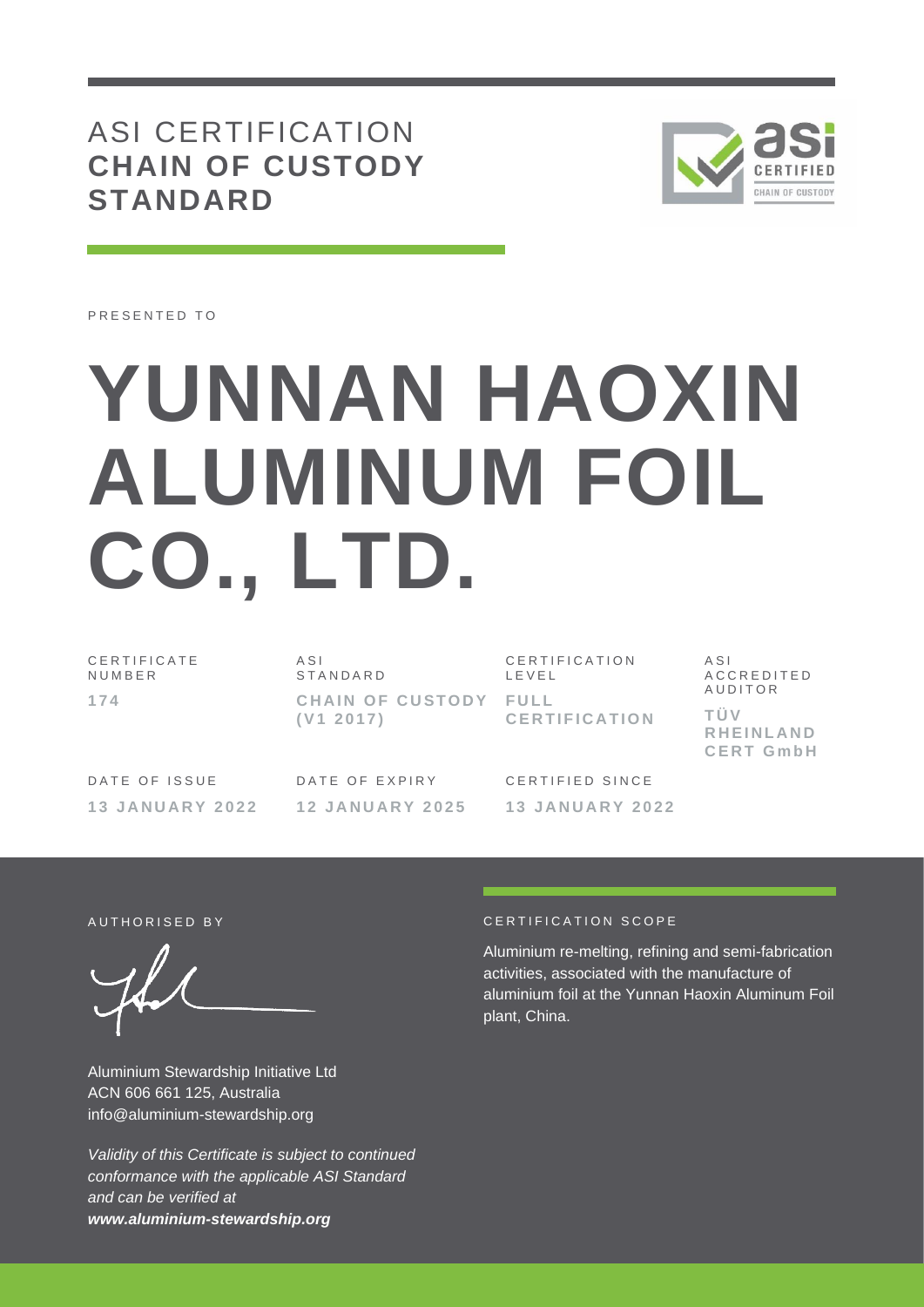## SUMMARY AUDIT REPORT **CHAIN OF CUSTODY STANDARD**

#### **OVERVIEW**

| MEMBER NAME                | Yunnan Haoxin Aluminum Foil Co., Ltd                                                                                                                                                  |
|----------------------------|---------------------------------------------------------------------------------------------------------------------------------------------------------------------------------------|
| ENTITY NAME                | Yunnan Haoxin Aluminum Foil Co., Ltd.                                                                                                                                                 |
| CERTIFICATION<br>SCOPE     | Aluminium re-melting, refining and semi-fabrication activities, associated with<br>the manufacture of aluminium foil at the Yunnan Haoxin Aluminum Foil plant,<br>China.              |
| SUPPLY CHAIN<br>ACTIVITIES | Aluminium Re-melting/Refining<br>٠<br>Casthouses<br>Post-Casthouse                                                                                                                    |
| ASI STANDARD               | Chain of Custody Standard V1                                                                                                                                                          |
| AUDIT TYPE                 | <b>Initial Certification Audit</b>                                                                                                                                                    |
| AUDIT FIRM                 | <b>TÜV Rheinland Cert GmbH</b>                                                                                                                                                        |
| AUDIT DATE                 | 24 - 26 November 2021                                                                                                                                                                 |
| AUDIT REPORT<br>SUBMISSION | 25 December 2021                                                                                                                                                                      |
| AUDIT SCOPE                | The audit scope includes aluminium re-melting, refining and semi-fabrication<br>associated with the manufacture of aluminium foil at the Yunnan Haoxin<br>Aluminum Foil plant, China. |
|                            | The supply chain activities included in the audit scope:                                                                                                                              |
|                            | Aluminium Re-melting/Refining<br>Casthouses<br>$\bullet$<br>Post-Casthouse                                                                                                            |
|                            | All relevant criteria in the ASI Chain of Custody Standard were included in<br>the audit scope.                                                                                       |
| AUDIT<br>OUTCOME           | Certification                                                                                                                                                                         |
| AUDIT                      | The Auditors confirm that:                                                                                                                                                            |
| METHODOLOGY<br>DECLARATION | The information provided by the Entity is true and accurate to the best<br>M<br>knowledge of the Auditor(s) preparing this Report.                                                    |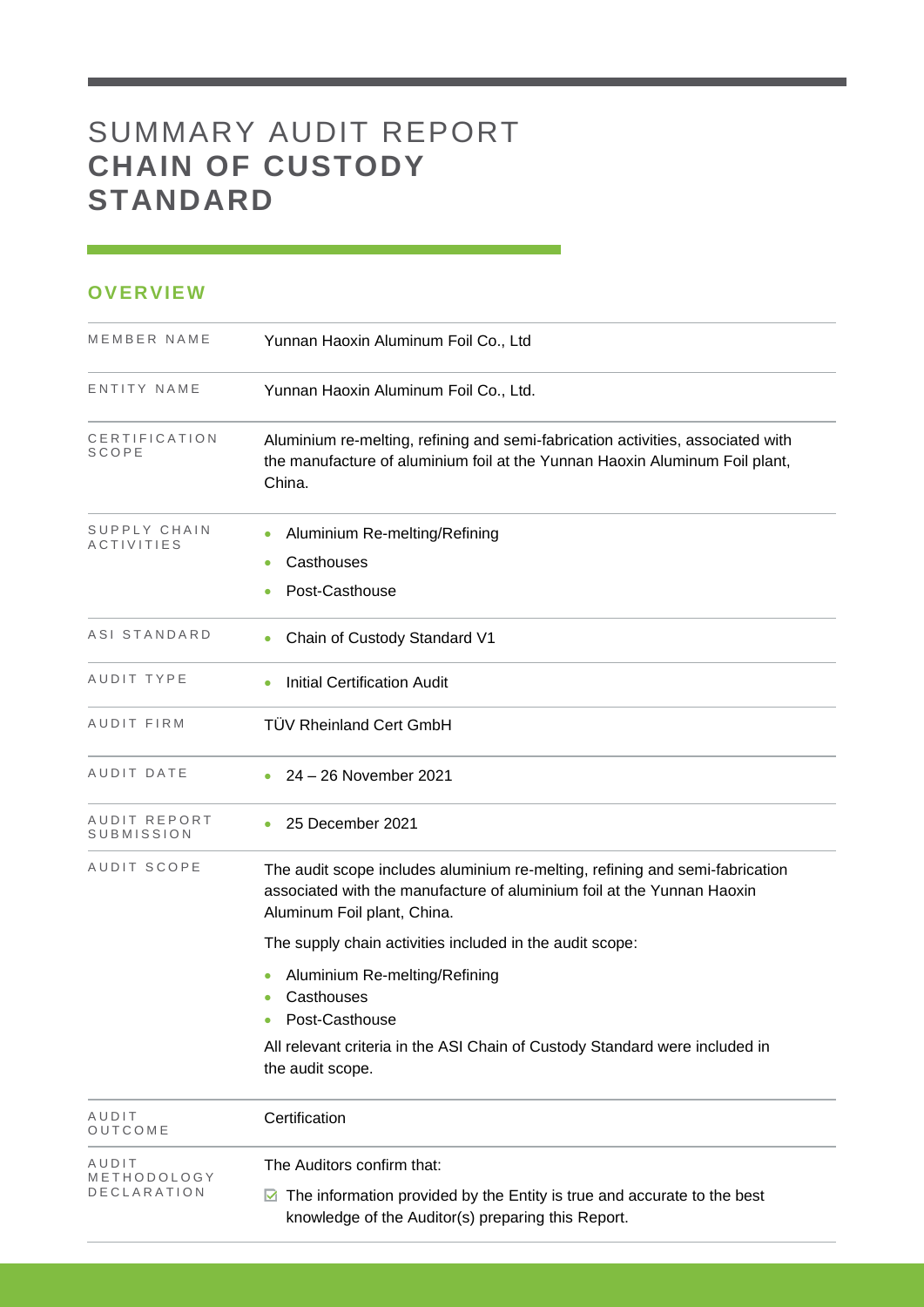|                               | The findings are based on verified Objective Evidence relevant to the<br>time period for the Audit, traceable and unambiguous.                                                           |
|-------------------------------|------------------------------------------------------------------------------------------------------------------------------------------------------------------------------------------|
|                               | The Audit Scope and Audit methodology are sufficient to establish<br>M<br>confidence that the findings are indicative of the performance of the<br>Entity's defined Certification Scope. |
|                               | The Auditor(s) have acted in a manner deemed ethical, truthful, accurate<br>M<br>professional, independent and objective.                                                                |
| CERTIFICATION<br>PERIOD       | 13 January 2022 – 12 January 2025                                                                                                                                                        |
| NEXT AUDIT<br>TYPE            | Surveillance Audit                                                                                                                                                                       |
| NEXT AUDIT<br><b>DUE DATE</b> | 12 January 2023                                                                                                                                                                          |
| CERTIFICATE<br>NUMBER         | 174                                                                                                                                                                                      |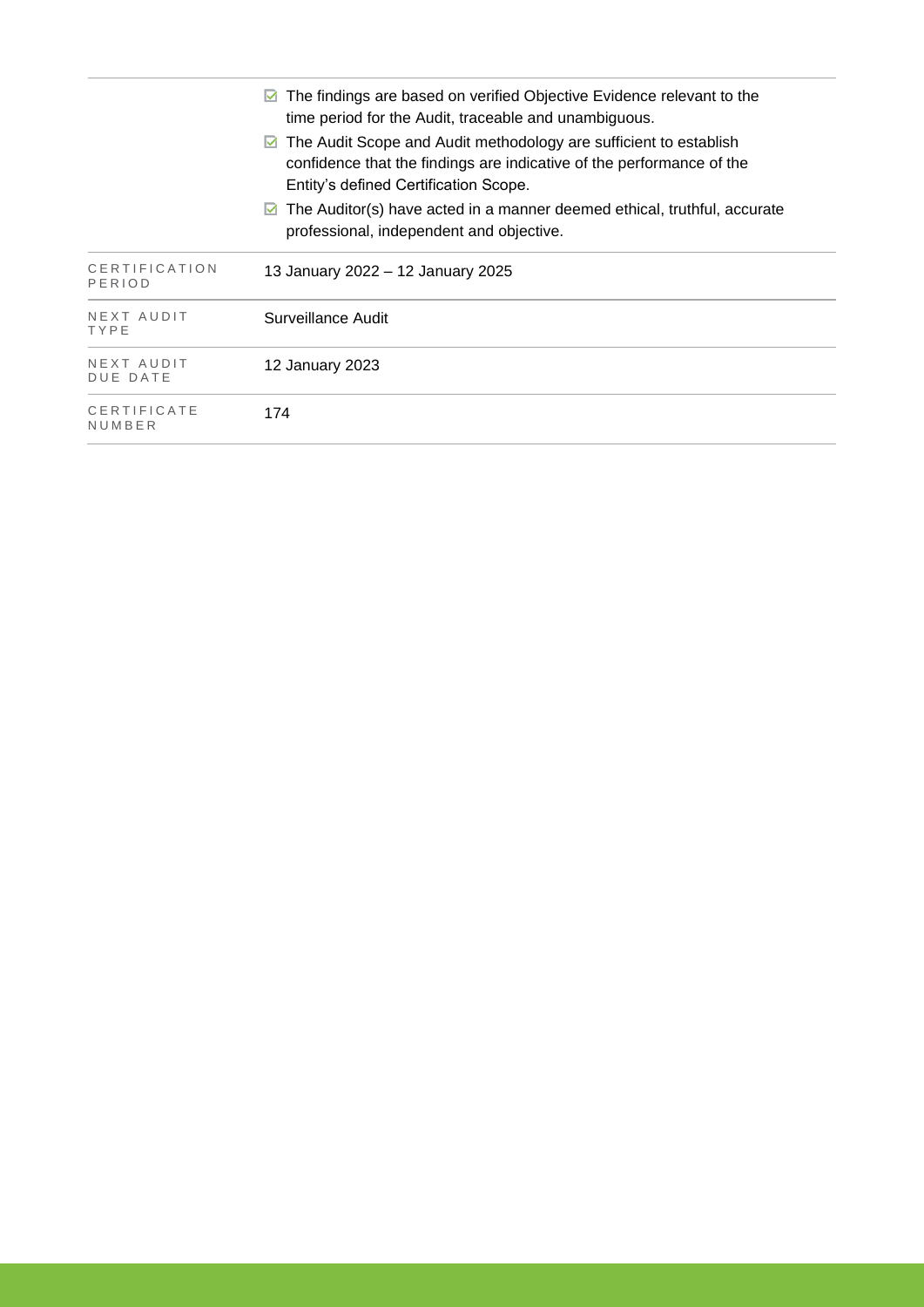## **SUMMARY OF FINDINGS**

| <b>CRITERION</b>                              | <b>RATING</b> | COMMENT                                                                                                                                                                                                                                                                                                                                                                                                                                                                                         |  |  |
|-----------------------------------------------|---------------|-------------------------------------------------------------------------------------------------------------------------------------------------------------------------------------------------------------------------------------------------------------------------------------------------------------------------------------------------------------------------------------------------------------------------------------------------------------------------------------------------|--|--|
| MANAGEMENT SYSTEM AND RESPONSIBILITIES        |               |                                                                                                                                                                                                                                                                                                                                                                                                                                                                                                 |  |  |
| 1.1 ASI membership                            | Conformance   | Yunnan Haoxin Aluminum Foil Co., Ltd is an ASI<br>Member committed to comply with ASI's membership<br>obligations and the ASI Complaints Mechanism. The<br>Entity is in the Production and Transformation<br>category and also holds an ASI Performance<br><b>Standard Certification:</b><br>https://aluminium-stewardship.org/about-asi/asi-<br>members/yunnan-haoxin-aluminum-foil-co-ltd                                                                                                     |  |  |
| 1.2 Management system                         | Conformance   | The Entity has established a Management System to<br>address all applicable requirements of the ASI Chain<br>of Custody Standard. The ASI System Manual and<br>relevant procedures and records are established,<br>which includes the purpose, scope, policies,<br>responsibilities, risk assessment, improvement<br>objectives, training, communication, internal audit,<br>corrective action plan, document and record keeping,<br>supplier management and workflow of the ASI CoC<br>system. |  |  |
| 1.3 Management system reviews                 | Conformance   | The Entity established a process to periodically<br>review the Management System to assess the<br>effectiveness of the Chain of Custody management<br>and address potential areas of non-conformance and<br>improvement. A periodic review will be conducted at<br>least once per year according to the established<br>procedure. The latest internal audit and management<br>review was conducted in November 2021.                                                                            |  |  |
| 1.4 Management representative                 | Conformance   | The Entity has defined the roles and responsibilities<br>to manage the Chain of Custody system and<br>appointeded the General Manager of Foil Unit as the<br>responsible person for the ASI Chain of Custody<br>Standard implementation. This role is also<br>responsible for implementation of the ASI<br>Performance Standard.,                                                                                                                                                               |  |  |
| 1.5 Training                                  | Conformance   | The Entity delivers training to relevant personnel to<br>raise awareness of the ASI Chain of Custody<br>Standard requirements. Annual training plan, training<br>materials and training records are maintained, with<br>the latest training conducted in October 2021.                                                                                                                                                                                                                          |  |  |
| 1.6 Record keeping                            | Conformance   | The Entity's ASI System Manual defines the retention<br>time, all records are retained for at least 5 years.                                                                                                                                                                                                                                                                                                                                                                                    |  |  |
| 1.7a Reporting to ASI (Inputs and<br>Outputs) | Conformance   | The Entity's ASI System Manual defines that the<br>Entity will report required information to the ASI<br>Secretariat within 3 months after the end of each                                                                                                                                                                                                                                                                                                                                      |  |  |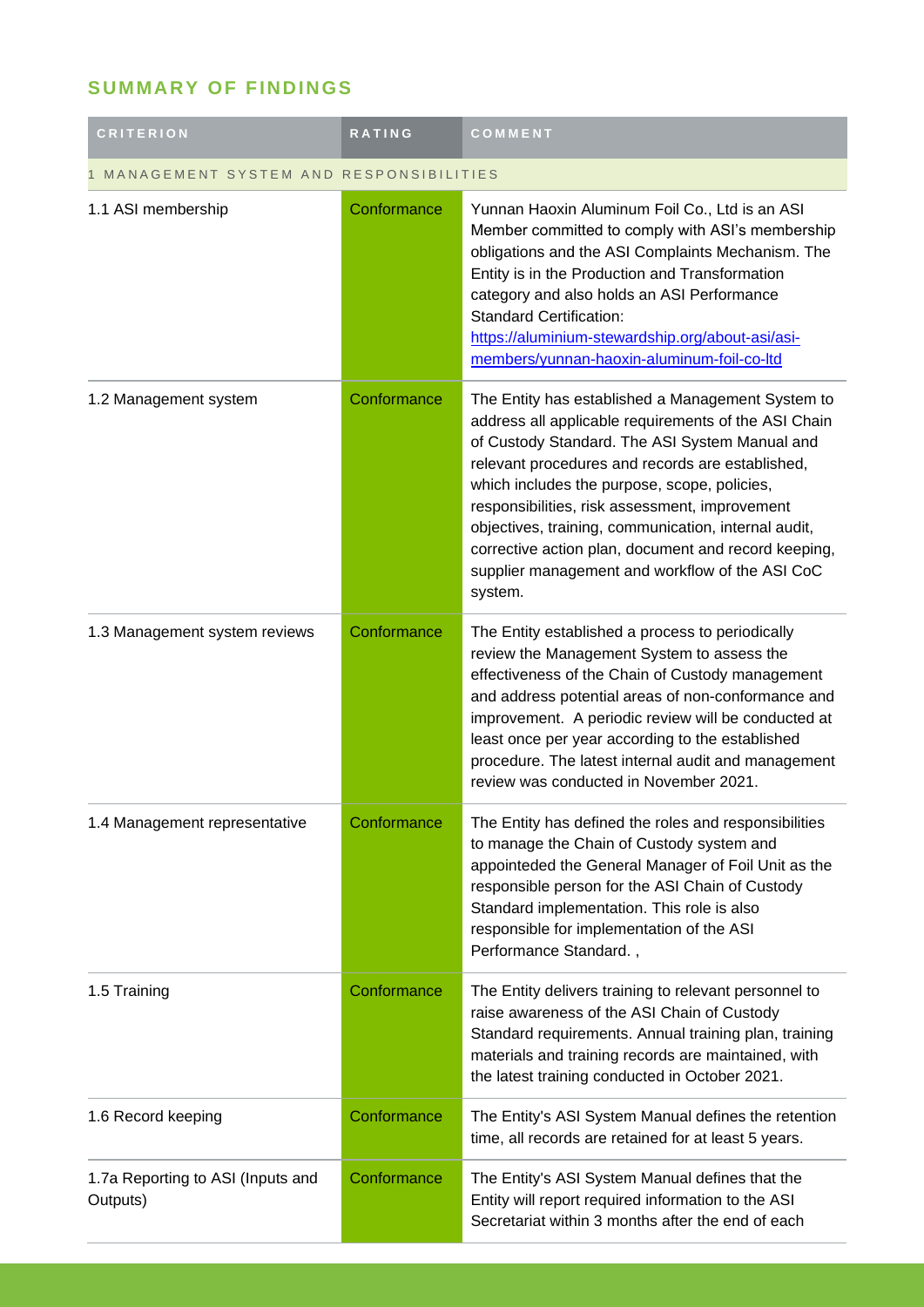| <b>CRITERION</b>                                                 | <b>RATING</b>  | COMMENT                                                                                                                                                                                                                                                                       |
|------------------------------------------------------------------|----------------|-------------------------------------------------------------------------------------------------------------------------------------------------------------------------------------------------------------------------------------------------------------------------------|
|                                                                  |                | calendar year. Being the initial Certification Audit, no<br>such data has been reported to the ASI Secretariat.                                                                                                                                                               |
| 1.7b Reporting to ASI (Input<br>Percentage)                      | Conformance    | The Entity's ASI System Manual defines that the<br>Entity will report required information to the ASI<br>Secretariat within 3 months after the end of each<br>calendar year. Being the initial Certification Audit, no<br>such data has been reported to the ASI Secretariat. |
| 1.7c Reporting to ASI (Positive<br>Balance)                      | Conformance    | The Entity's ASI System Manual defines that the<br>Entity will report required information to the ASI<br>Secretariat within 3 months after the end of each<br>calendar year. Being the initial Certification Audit, no<br>such data has been reported to the ASI Secretariat. |
| 1.7d Reporting to ASI (Internal<br>Overdraw)                     | Conformance    | The Entity's ASI System Manual defines that the<br>Entity will report required information to the ASI<br>Secretariat within 3 months after the end of each<br>calendar year. Being the initial Certification Audit, no<br>such data has been reported to the ASI Secretariat. |
| 1.7e Reporting to ASI (Eligible<br>Scrap)                        | Conformance    | The Entity's ASI System Manual defines that the<br>Entity will report required information to the ASI<br>Secretariat within 3 months after the end of each<br>calendar year. Being the initial Certification Audit, no<br>such data has been reported to the ASI Secretariat. |
| 1.7f Reporting to ASI (ASI Credits<br>from Casthouses)           | Conformance    | The Entity's ASI System Manual defines that the<br>Entity will report required information to the ASI<br>Secretariat within 3 months after the end of each<br>calendar year. Being the initial Certification Audit, no<br>such data has been reported to the ASI Secretariat. |
| 1.7g Reporting to ASI (ASI Credits<br>purchased)                 | Conformance    | The Entity's ASI System Manual defines that the<br>Entity will report required information to the ASI<br>Secretariat within 3 months after the end of each<br>calendar year. Being the initial Certification Audit, no<br>such data has been reported to the ASI Secretariat. |
| 2 OUTSOURCING CONTRACTORS                                        |                |                                                                                                                                                                                                                                                                               |
| 2.1 Outsourcing Contractors in<br><b>CoC Certification Scope</b> | Not Applicable | The Criterion is not applicable as the Entity does not<br>have any Outsourcing Contractors.                                                                                                                                                                                   |
| 2.2a Control of CoC Material                                     | Not Applicable | The Criterion is not applicable as the Entity does not<br>have any Outsourcing Contractors.                                                                                                                                                                                   |
| 2.2b No further outsourcing                                      | Not Applicable | The Criterion is not applicable as the Entity does not<br>have any Outsourcing Contractors.                                                                                                                                                                                   |
| 2.2c Risk assessment                                             | Not Applicable | The Criterion is not applicable as the Entity does not<br>have any Outsourcing Contractors.                                                                                                                                                                                   |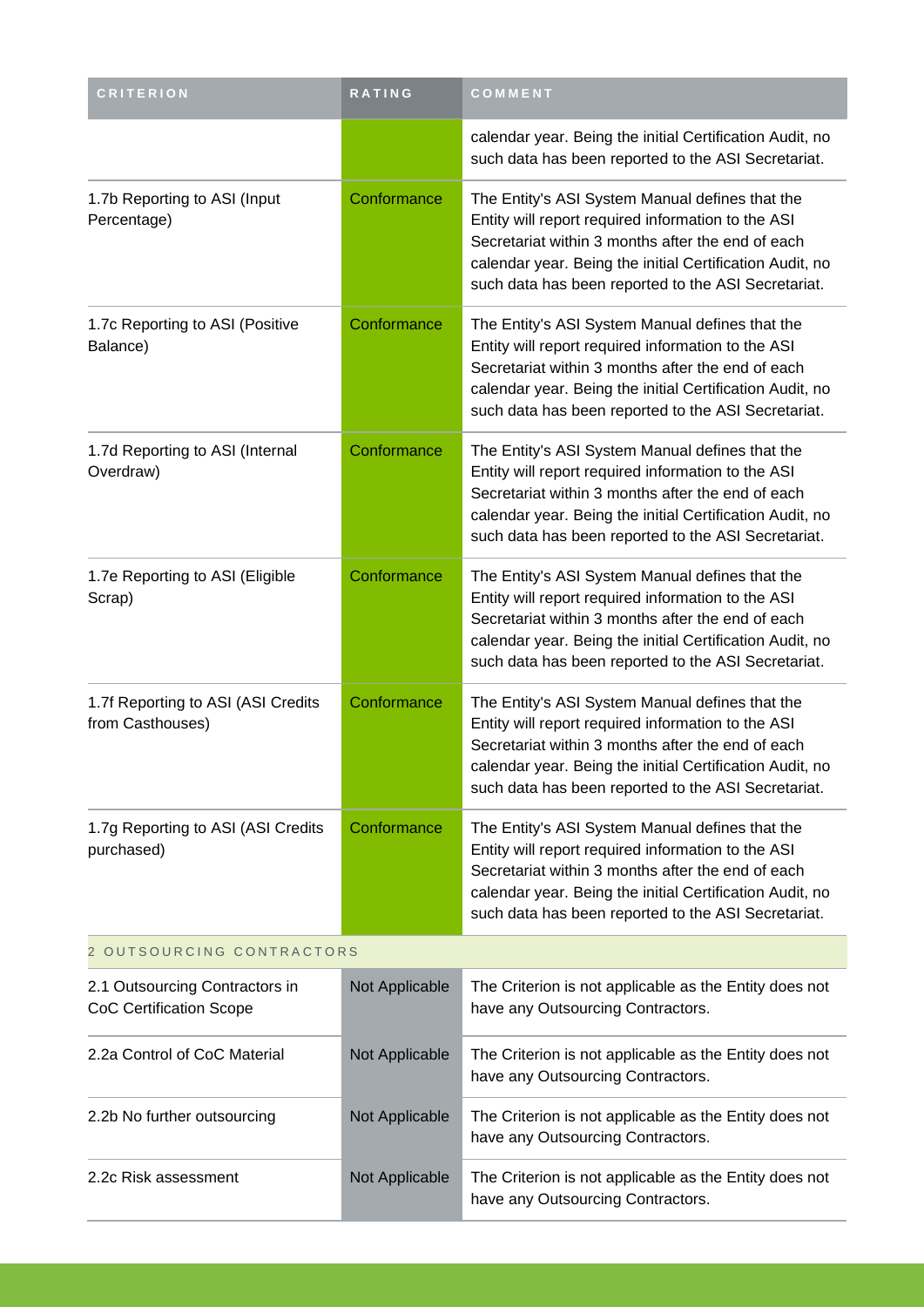| <b>CRITERION</b>                    | <b>RATING</b>  | COMMENT                                                                                     |
|-------------------------------------|----------------|---------------------------------------------------------------------------------------------|
| 2.3 Output Quantity                 | Not Applicable | The Criterion is not applicable as the Entity does not<br>have any Outsourcing Contractors. |
| 2.4 Verification and record-keeping | Not Applicable | The Criterion is not applicable as the Entity does not<br>have any Outsourcing Contractors. |
| 2.5 Error management                | Not Applicable | The Criterion is not applicable as the Entity does not<br>have any Outsourcing Contractors. |

#### 3 PRIMARY ALUMINIUM: CRITERIA FOR ASI BAUXITE, ASI ALUMINA AND ASI LIQUID **METAL**

| 3.1a CoC Certification Scope -<br><b>Bauxite Mining</b>     | Not Applicable | This Criterion is not applicable to the Entity's<br>Certification Scope. |
|-------------------------------------------------------------|----------------|--------------------------------------------------------------------------|
| 3.1b ASI Performance Standard -<br>Bauxite Mining           | Not Applicable | This Criterion is not applicable to the Entity's<br>Certification Scope. |
| 3.2a CoC Certification Scope -<br>Alumina Refining          | Not Applicable | This Criterion is not applicable to the Entity's<br>Certification Scope. |
| 3.2b ASI Performance Standard -<br>Alumina Refining         | Not Applicable | This Criterion is not applicable to the Entity's<br>Certification Scope. |
| 3.3a CoC Certification Scope -<br><b>Aluminium Smelting</b> | Not Applicable | This Criterion is not applicable to the Entity's<br>Certification Scope. |
| 3.3b ASI Performance Standard -<br>Aluminium Smelting       | Not Applicable | This Criterion is not applicable to the Entity's<br>Certification Scope. |

#### 4 RECYCLED ALUMINIUM: CRITERIA FOR ELIGIBLE SCRAP AND ASI LIQUID METAL

| 4.1a CoC Certification Scope -<br>Aluminium Re-Melting/Refining  | Conformance | Internal scrap, purchased Aluminium ingots from<br>Dross and purchased scrap Aluminium wires are<br>used by the Entity as input to the Aluminium Re-<br>melting/Refining process, which is included in the<br>Entity's ASI Chain of Custody Certification Scope.<br>The Entity has robust processes in place to monitor<br>the quantities of Recycled Aluminium and designated<br>Eligible Inputs and Non-CoC Material in its Material<br>Accounting System.                                                                                                                                           |
|------------------------------------------------------------------|-------------|--------------------------------------------------------------------------------------------------------------------------------------------------------------------------------------------------------------------------------------------------------------------------------------------------------------------------------------------------------------------------------------------------------------------------------------------------------------------------------------------------------------------------------------------------------------------------------------------------------|
| 4.1b ASI Performance Standard -<br>Aluminium Re-Melting/Refining | Conformance | Internal scrap, purchased Aluminium ingots from<br>Dross and purchased scrap Aluminium wires are<br>used by the Entity as input to the Aluminium Re-<br>melting/Refining process, which is included in the<br>Entity's ASI Performance Standard Certification<br>Scope. Please refer to the Certificate:<br>https://aluminium-stewardship.org/about-asi/asi-<br>members/yunnan-haoxin-aluminum-foil-co-ltd<br>The Entity has robust processes in place to monitor<br>the quantities of Recycled Aluminium and designated<br>Eligible Inputs and Non-CoC Material in its Material<br>Accounting System. |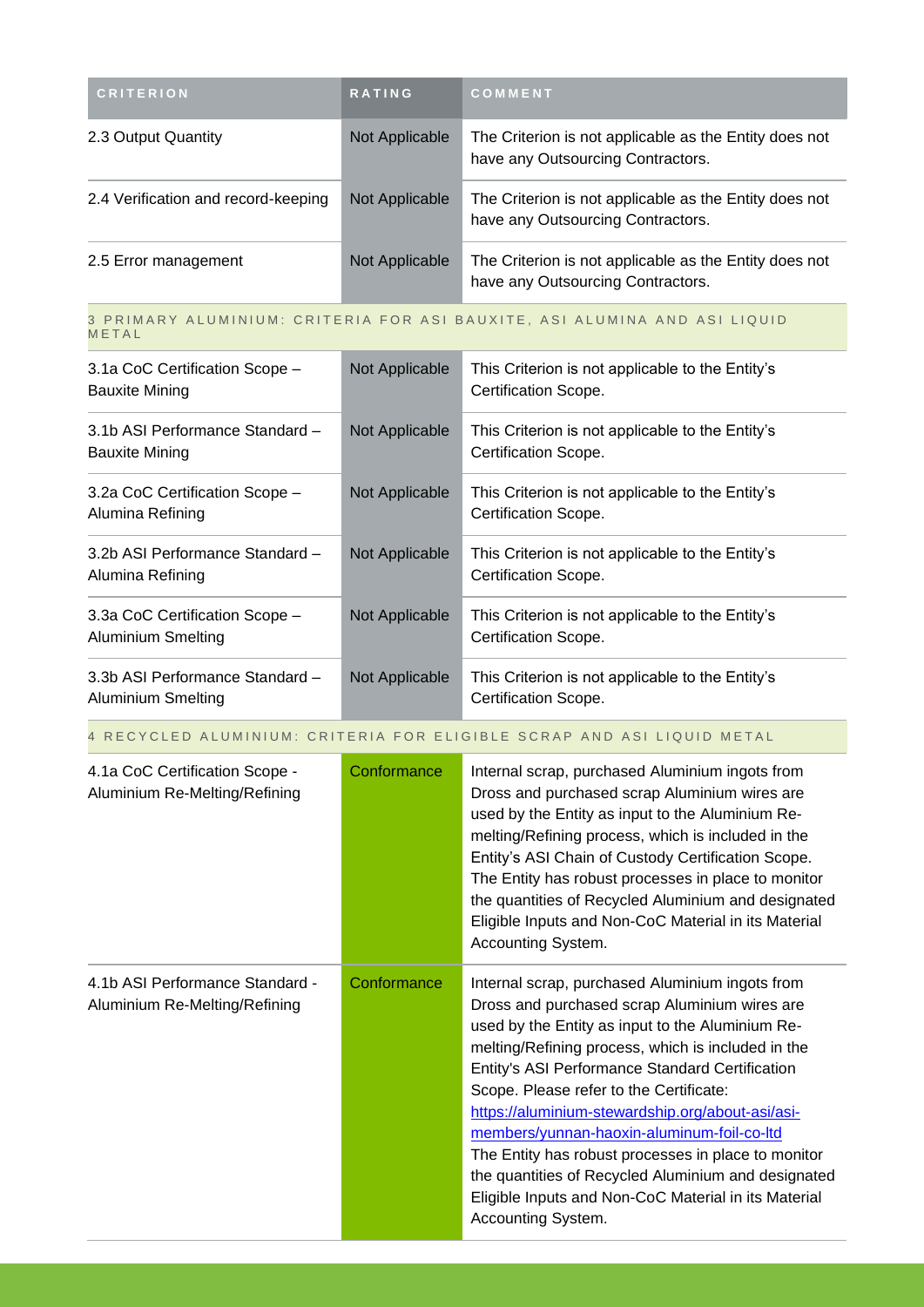| <b>CRITERION</b>                                 | <b>RATING</b>                    | COMMENT                                                                                                                                                                                                                                                                                                                                                                                                                  |
|--------------------------------------------------|----------------------------------|--------------------------------------------------------------------------------------------------------------------------------------------------------------------------------------------------------------------------------------------------------------------------------------------------------------------------------------------------------------------------------------------------------------------------|
| 4.2a Pre-Consumer Scrap and<br><b>Dross</b>      | Conformance                      | The Entity's Material Accounting System is designed<br>to control and account for Eligible Scrap coming into<br>the value chain. Only Pre-Consumer Scrap that is<br>designated as CoC Material supplied directly from a<br>CoC Certified Entity or Aluminium recovered from<br>Dross and treated Dross residues that is subject to<br>supplier due diligence as per section 7 is considered<br>as Eligible Scrap.        |
| 4.2b Post-Consumer Scrap                         | Conformance                      | The Entity's Material Accounting System is designed<br>to control and account for Eligible Scrap coming into<br>the value chain. Only Post-Consumer Scrap that is<br>subject to supplier due diligence as per section 7 and<br>assessed by the Entity to be post-consumer in origin<br>is considered as Eligible Scrap.                                                                                                  |
| 4.3a Supplier records                            | <b>Minor Non-</b><br>Conformance | The Entity has two (2) scrap material suppliers and<br>has a system to record their identities and principals.<br>The Entity has investigated all the places of operation<br>for the two suppliers, however, it does not record<br>related information in the internal system.                                                                                                                                           |
| 4.3b Cash payments                               | Minor Non-<br>Conformance        | At present, all financial transactions with direct<br>suppliers of scrap materials are by bank transfer and<br>no cash payments are made. However, the Entity<br>does not document a financial threshold should a<br>cash payment be carried out in a single operation or<br>in several operations that appear to be linked.                                                                                             |
| 5 CASTHOUSES: CRITERIA FOR ASI ALUMINIUM         |                                  |                                                                                                                                                                                                                                                                                                                                                                                                                          |
| 5.1a CoC Certification Scope -<br>Casthouses     | Conformance                      | The Entity has established processes to ensure that<br>production of ASI Aluminium is only from the<br>Casthouse that is within the Entity's CoC Certification<br>Scope.                                                                                                                                                                                                                                                 |
| 5.1b ASI Performance Standard -<br>Casthouses    | Conformance                      | The Entity has established processes to ensure<br>production of ASI Aluminium is only from the<br>Casthouse that is within the Entity's CoC Certification<br>Scope.                                                                                                                                                                                                                                                      |
| 5.2 Casthouse Products                           | <b>Minor Non-</b><br>Conformance | The Entity has a MES (Manufacturing Execution<br>System) to link and trace the Input Quantity of<br>material of each production process, and has<br>established a procedure for tracing CoC Material,<br>including using a special label or appointed area for<br>different material. However, the Entity does not<br>assign a special mark within the Material Accounting<br>System to link the status of CoC Material. |
| 6 POST-CASTHOUSE: CRITERIA FOR ASI ALUMINIUM     |                                  |                                                                                                                                                                                                                                                                                                                                                                                                                          |
| 6.1a CoC Certification Scope -<br>Post-Casthouse | Conformance                      | The Entity has a system in place to ensure it<br>produces ASI Aluminium only from the Post-                                                                                                                                                                                                                                                                                                                              |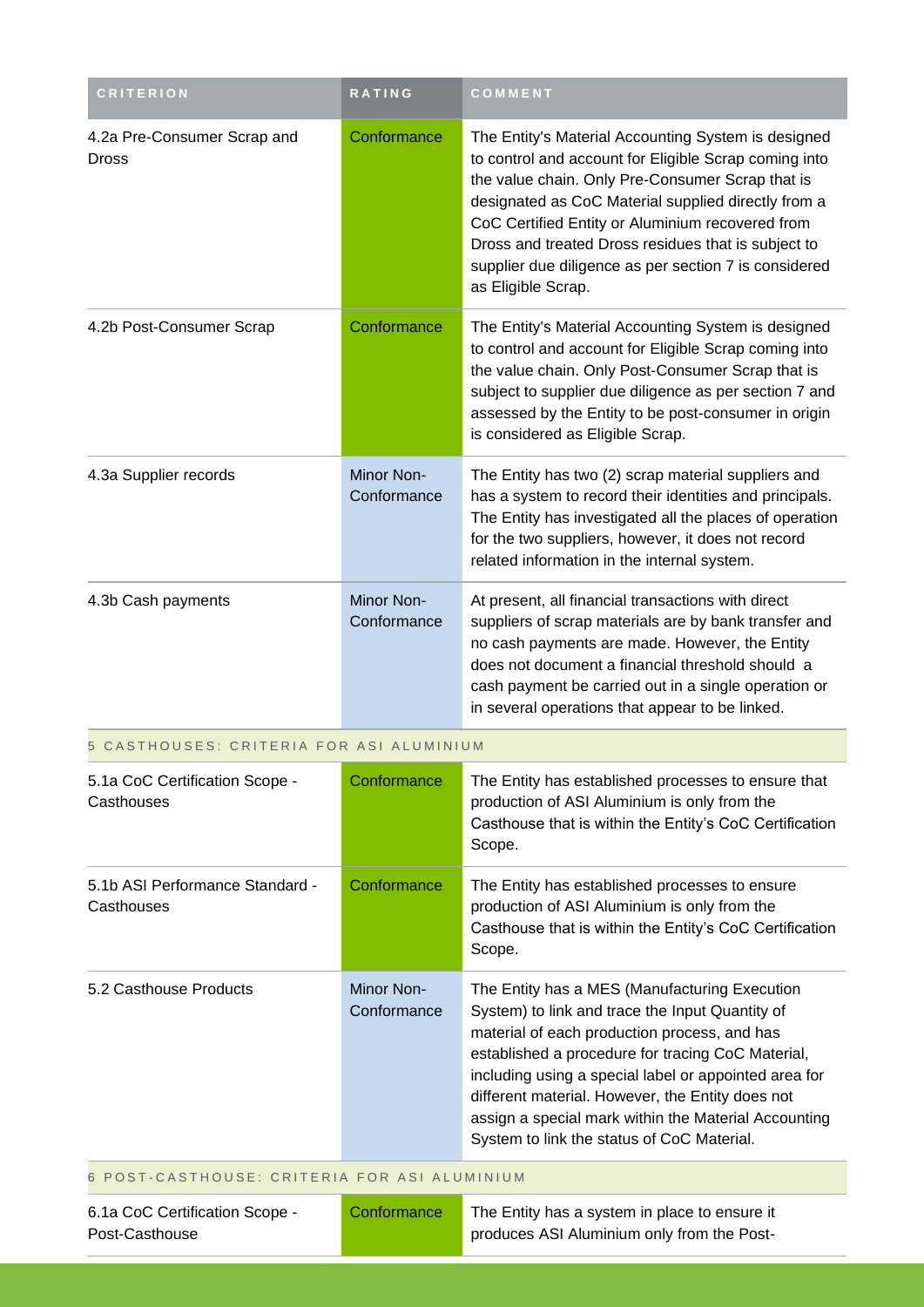| <b>CRITERION</b>                                                               | RATING                    | COMMENT                                                                                                                                                                                                                                                                                                                                                                                                                                            |
|--------------------------------------------------------------------------------|---------------------------|----------------------------------------------------------------------------------------------------------------------------------------------------------------------------------------------------------------------------------------------------------------------------------------------------------------------------------------------------------------------------------------------------------------------------------------------------|
|                                                                                |                           | Casthouse facility that is within the Entity's CoC<br>Certification Scope.                                                                                                                                                                                                                                                                                                                                                                         |
| 6.1b ASI Performance Standard -<br>Post-Casthouse                              | Conformance               | The Entity has a system in place to ensure it<br>produces ASI Aluminium only from an Entity certified<br>against the ASI Performance Standard.                                                                                                                                                                                                                                                                                                     |
| 6.1c Sourcing ASI Aluminium                                                    | Conformance               | The Entity has a system in place to ensure it<br>produces ASI Aluminium only from an ASI Chain of<br>Custody Certified Entity. Currently, the Entity does<br>not source ASI Aluminium from another CoC<br>Certified Entity.                                                                                                                                                                                                                        |
|                                                                                |                           | 7 DUE DILIGENCE FOR NON-COC INPUTS AND RECYCLABLE SCRAP MATERIAL                                                                                                                                                                                                                                                                                                                                                                                   |
| 7.1a Responsible sourcing policy<br>(anti-corruption)                          | Conformance               | The Entity has an Anti-Corruption Policy, covering<br>the ASI Chain of Custody Criteria of Anti-Corruption.<br>All major next tier suppliers have received<br>communication about the Policy and signed Integrity<br>Contracts.                                                                                                                                                                                                                    |
| 7.1b Responsible sourcing policy<br>(responsible sourcing)                     | Conformance               | The Entity has a Responsible Purchasing Policy,<br>covering the environmental, social and governance<br>aspects for the supplier and the ASI Chain of<br>Custody Criteria of Responsible Sourcing. All major<br>next tier suppliers have received communication on<br>the Policy and signed a commitment letter to comply<br>with the Policy.                                                                                                      |
| 7.1c Responsible sourcing policy<br>(human rights due diligence)               | Conformance               | The Entity has a Responsible Purchasing Policy,<br>covering the ASI Chain of Custody Criteria of Human<br>Rights Due Diligence. All major next tier suppliers<br>received communication about the Policy and signed<br>commitment letter for this Policy.                                                                                                                                                                                          |
| 7.1d Responsible sourcing policy<br>(conflict affected and high risk<br>areas) | Conformance               | The Entity has a mechanism to manage the minerals<br>from Conflict Affected and High-Risk Areas, covering<br>the ASI CoC Criteria of Conflict Affected and High-<br>Risk Areas. The relevant training course is provided<br>to employees. All major next tier suppliers receive<br>communication on the Policy and signed a<br>commitment letter to comply with the Policy.                                                                        |
| 7.2 Risk assessment                                                            | Minor Non-<br>Conformance | The Entity has conducted an investigation of all 51<br>major suppliers on the ASI Chain of Custody<br>Standard requirements and their implementation and<br>has a process to verify the result of the Due<br>Diligence. However, the risk assessment of the<br>suppliers is inadequate and does not focus on the<br>results of the Due Diligence and, for suppliers of<br>Recyclable Scrap Material, does not consider the<br>source of materials. |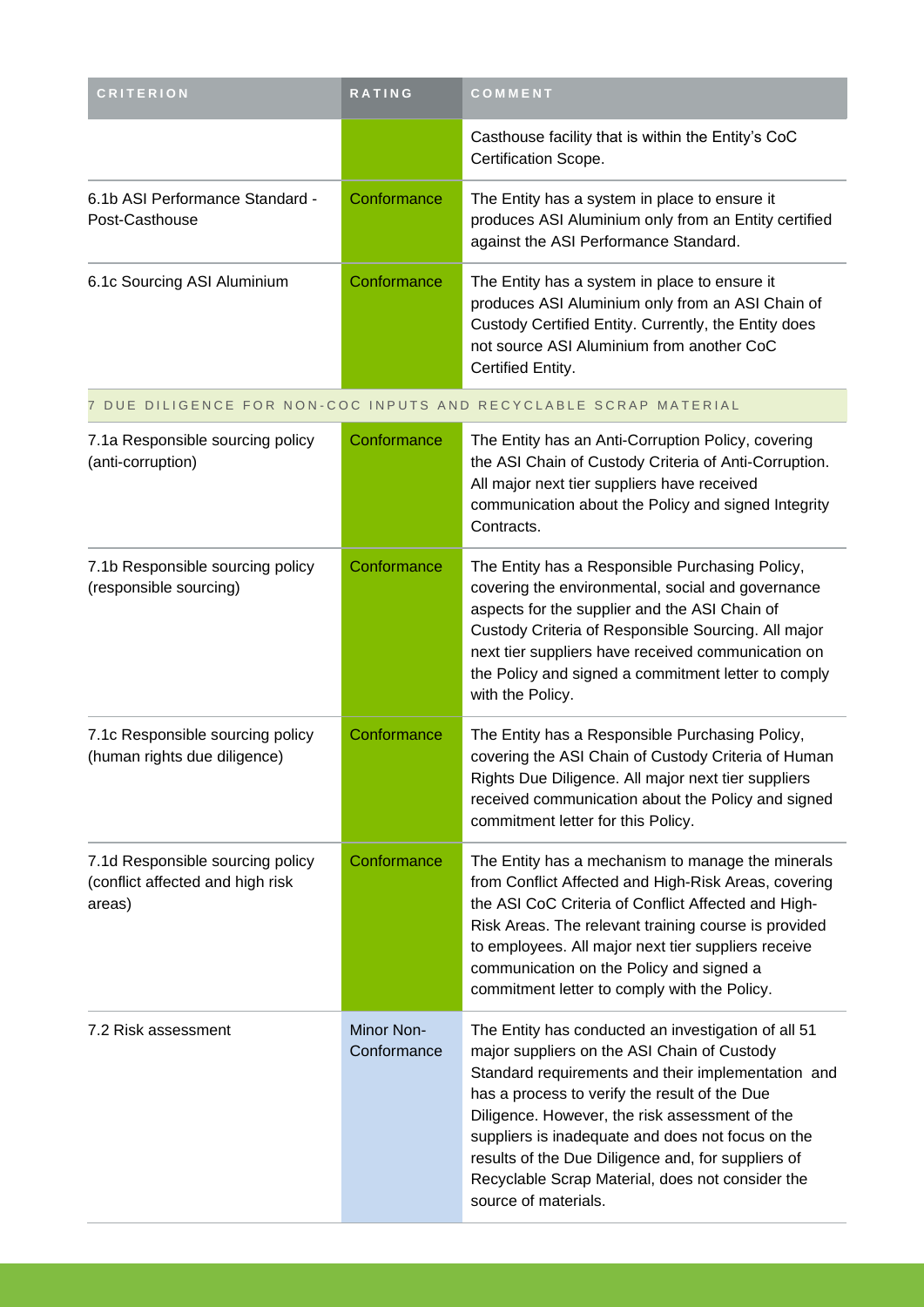| <b>CRITERION</b>                                        | RATING                    | COMMENT                                                                                                                                                                                                                                                                                                                                                                                           |
|---------------------------------------------------------|---------------------------|---------------------------------------------------------------------------------------------------------------------------------------------------------------------------------------------------------------------------------------------------------------------------------------------------------------------------------------------------------------------------------------------------|
| 7.3 Complaints mechanism                                | Conformance               | The Entity has established a complaints mechanism<br>that allows interested parties to voice concerns about<br>non-compliance with its responsible sourcing policy<br>in its Aluminium Supply Chain, the complaints<br>channels, including email and hotline, are published<br>in the Annual Sustainable Report:<br>https://ylgf.chinalco.com.cn/whyzr/shzr/202105/P020<br>210514516109432330.pdf |
| 8 MASS BALANCE SYSTEM:                                  |                           | COC MATERIAL AND ASI ALUMINIUM                                                                                                                                                                                                                                                                                                                                                                    |
| 8.1 Material Accounting System                          | Minor Non-<br>Conformance | The Entity has a MES (Manufacturing Execution<br>System) that records Input Quantity and Output<br>Quantity of CoC Material and Non-CoC Material by<br>mass, but there is no explanation provided for when<br>the Output Quantity is not in balance with the Input<br>Quantity.                                                                                                                   |
| 8.2a Post-Consumer Scrap                                | Conformance               | The Entity has a MES (Manufacturing Execution<br>System) that records Input Quantity and Output<br>Quantity of Post-Consumer Scrap by mass.                                                                                                                                                                                                                                                       |
| 8.2b Pre-Consumer Scrap (total)                         | Conformance               | The Entity has a MES (Manufacturing Execution<br>System) that records Input Quantity and Output<br>Quantity of Pre-Consumer Scrap by mass.                                                                                                                                                                                                                                                        |
| 8.2c Pre-Consumer Scrap (Eligible<br>Scrap)             | Conformance               | The Quantity of Eligible Scrap generated by its own<br>manufacturing processes and other companies will<br>be recorded in the MES (Manufacturing Execution<br>System). The Entity has a process to ensure all<br>Eligible Scrap is only from CoC Certified suppliers.                                                                                                                             |
| 8.3 Material Accounting Period                          | Conformance               | The Material Accounting Period is defined as 12<br>months, a Calendar Year from January 1 to<br>December 31.                                                                                                                                                                                                                                                                                      |
| 8.4 Input Percentage                                    | Conformance               | The Entity has established processes to calculate<br>and record the Input Percentage in compliance with<br>the ASI Chain of Custody Standard. At the time of the<br>audit, there was no example of effective<br>implementation of the system as no CoC Material<br>was available.                                                                                                                 |
| 8.5 Input Percentage (Aluminium<br>Re-Melting/Refining) | Conformance               | The Entity has established processes to calculate<br>and record the Input Percentage of Aluminium Re-<br>Melting/Refining in compliance with the ASI Chain of<br>Custody Standard. At the time of the audit, there was<br>no example of effective implementation of the system<br>as no CoC Material was available in the Entity's<br>Supply Chain.                                               |
| 8.6 Output Quantity determination                       | Conformance               | The Entity has a MES (Manufacturing Execution<br>System) in compliance with ASI Chain of Custody                                                                                                                                                                                                                                                                                                  |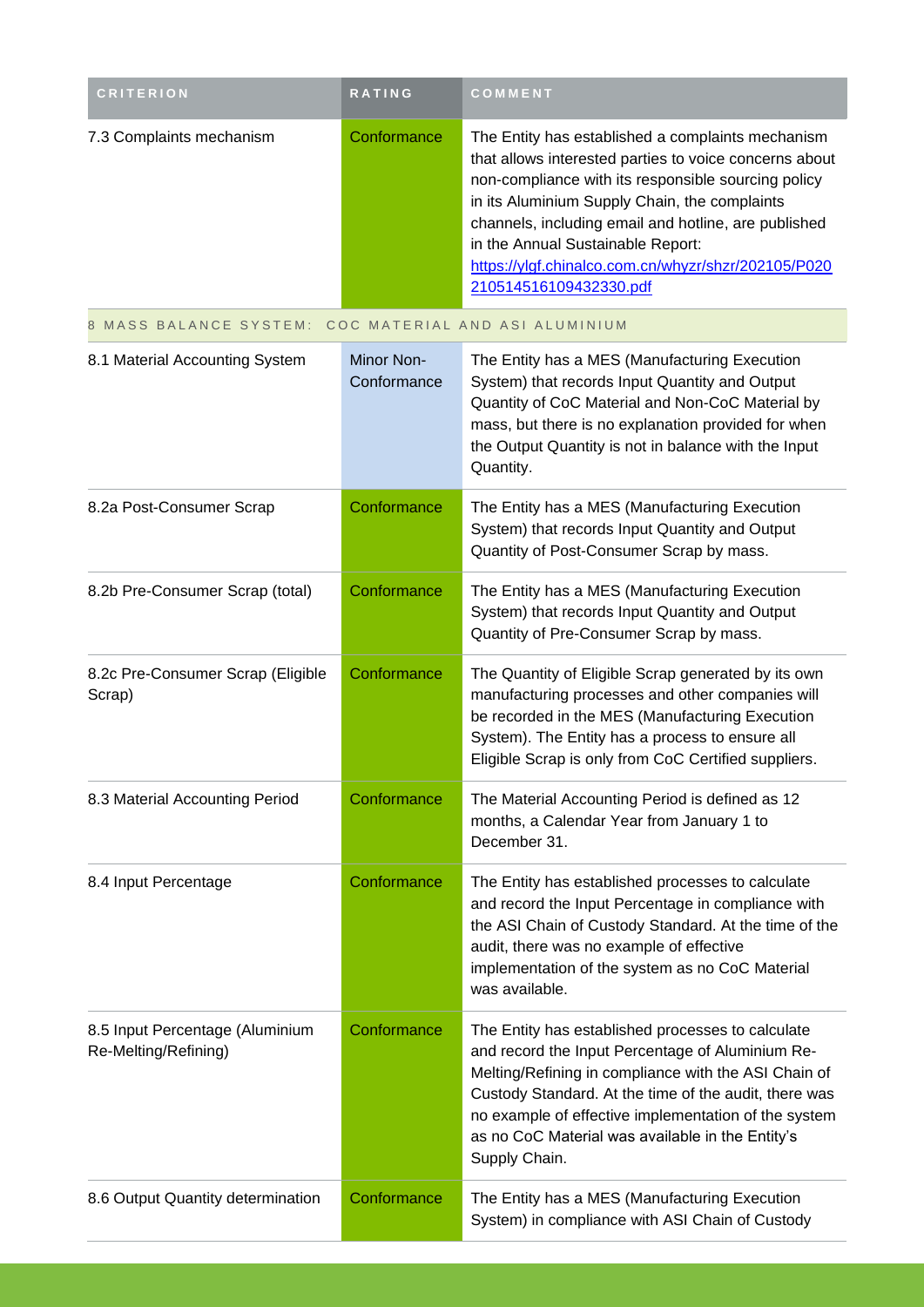| <b>CRITERION</b>                                         | RATING                    | COMMENT                                                                                                                                                                                                                                                                                                                                                                                                                                                                                                |
|----------------------------------------------------------|---------------------------|--------------------------------------------------------------------------------------------------------------------------------------------------------------------------------------------------------------------------------------------------------------------------------------------------------------------------------------------------------------------------------------------------------------------------------------------------------------------------------------------------------|
|                                                          |                           | Standard requirements to determine the Output<br>Quantity. At the time of the audit, there was no<br>example of effective implementation of the system as<br>no CoC Material was available in the Entity's Supply<br>Chain.                                                                                                                                                                                                                                                                            |
| 8.7 Output Quantity designation                          | Conformance               | The Entity has a MES (Manufacturing Execution<br>System) in compliance with ASI Chain of Custody<br>Standard requirements, which defines how to<br>designate the Output Quantity of CoC Material. At the<br>time of the audit, there was no example of effective<br>implementation of the system as no CoC Material<br>was available in the Entity's Supply Chain.                                                                                                                                     |
| 8.8 Output Quantity - Pre-<br><b>Consumer Scrap</b>      | Conformance               | The Entity has a MES (Manufacturing Execution<br>System) in compliance with ASI Chain of Custody<br>Standard requirements, which defines how to<br>designate the Output Quantity of Pre-Consumer<br>Scrap. At the time of the audit, there was no example<br>of effective implementation of the system as no CoC<br>Material was available in the Entity's Supply Chain.                                                                                                                               |
| 8.9 Outputs not exceed Inputs                            | Conformance               | The Entity's MES (Manufacturing Execution System)<br>has capacity to ensure that the total Output of CoC<br>Material and Eligible Scrap does not exceed the Input<br>Percentage as applied to total Input of CoC Material<br>and Eligible Scrap over the Material Accounting<br>Period. At the time of the audit, there was no<br>example of effective implementation of the system as<br>no CoC Material was available in the Entity's Supply<br>Chain.                                               |
| 8.10a Internal Overdraws (not<br>exceed 20%)             | Minor Non-<br>Conformance | The Entity has a policy to ensure that the Internal<br>Overdraw should not exceed 20% of total Input<br>Quantity of CoC Material in the Material Accounting<br>Period. At the time of the audit, there was no<br>example of effective implementation of the system as<br>no CoC Material was available in the Entity's Supply<br>Chain. However, the Entity has not established a<br>detailed procedure on how to prevent Internal<br>Overdraw not exceeding 20% in the Material<br>Accounting Period. |
| 8.10b Internal Overdraws (not<br>exceed affected amount) | Conformance               | The Entity has a policy to ensure that the Internal<br>Overdraw does not exceed 20% of total Input CoC<br>Material in the Material Accounting Period and the<br>Overdraw could only be caused by a force majeure<br>situation. At the time of the audit, there was no<br>example of effective implementation of the system as<br>no CoC Material was available in the Entity's Supply<br>Chain.                                                                                                        |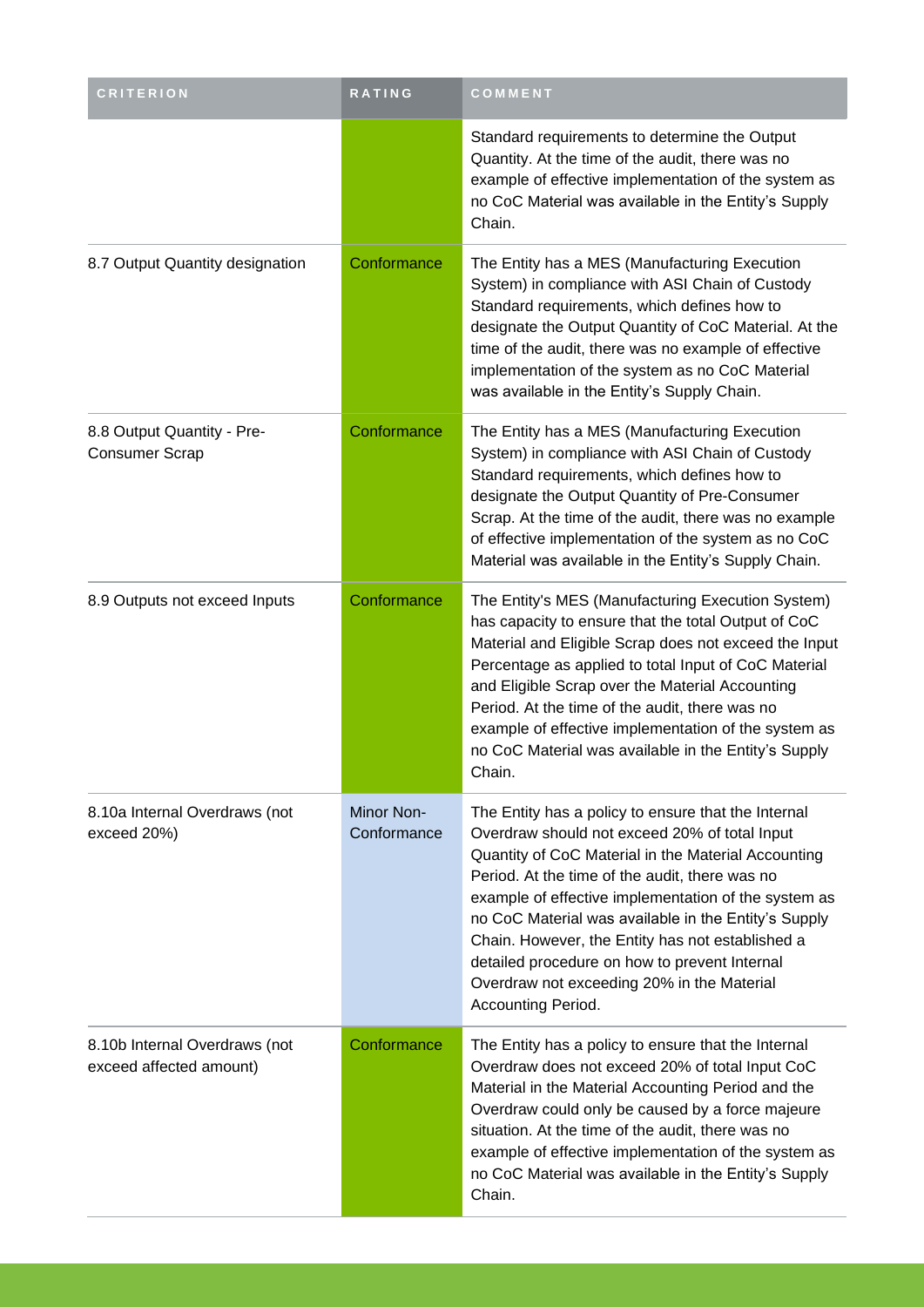| <b>CRITERION</b>                                | <b>RATING</b> | COMMENT                                                                                                                                                                                                                                                                                                                                                                                                             |
|-------------------------------------------------|---------------|---------------------------------------------------------------------------------------------------------------------------------------------------------------------------------------------------------------------------------------------------------------------------------------------------------------------------------------------------------------------------------------------------------------------|
| 8.10c Internal Overdraws (period to<br>make up) | Conformance   | The Entity has a policy to ensure that the Internal<br>Overdraw does not exceed 20% of total Input CoC<br>Material in the Material Accounting Period and shall<br>be made up within the subsequent Material<br>Accounting Period. At the time of the audit, there was<br>no example of effective implementation of the system<br>as no CoC Material was available in the Entity's<br>Supply Chain.                  |
| 8.11a Positive Balance (carry over)             | Conformance   | The Entity has a MES (Manufacturing Execution<br>System) to manage a Positive Balance. At the time of<br>the audit, there was no example of effective<br>implementation of the system as no CoC Material<br>was available in the Entity's Supply Chain.                                                                                                                                                             |
| 8.11b Positive Balance (expiry)                 | Conformance   | The Entity has a MES (Manufacturing Execution<br>System) to manage a Positive Balance and the policy<br>defines that a Positive Balance should be carried<br>over to the subsequent Material Accounting Period<br>before 31 December of each year. At the time of the<br>audit, there was no example of effective<br>implementation of the system as no CoC Material<br>was available in the Entity's Supply Chain. |
| 9 ISSUING COC DOCUMENTS                         |               |                                                                                                                                                                                                                                                                                                                                                                                                                     |
| 9.1 Shipments and transfers                     | Conformance   | The Entity has a system to compile CoC Documents<br>for each shipment and transfer, ensuring that these<br>are controlled, issued and stored as per ASI Chain of<br>Custody Standard requirements. At the time of the<br>audit, there was no example of effective<br>implementation of the system as no CoC Material<br>was available in the Entity's Supply Chain.                                                 |
| 9.2a Date of issue                              | Conformance   | The Entity uses the ASI CoC Document template, as<br>provided in the ASI Chain of Custody Standard, the<br>date of issue is included. At the time of the audit,<br>there was no example of effective implementation of<br>the system as no CoC Material was available in the<br>Entity's Supply Chain.                                                                                                              |
| 9.2b Reference number                           | Conformance   | The Entity uses the ASI CoC Document template, as<br>provided in the ASI Chain of Custody Standard, the<br>reference number is included. At the time of the<br>audit, there was no example of effective<br>implementation of the system as no CoC Material<br>was available in the Entity's Supply Chain.                                                                                                           |
| 9.2c Issuing Entity                             | Conformance   | The Entity uses the ASI CoC Document template, as<br>provided in the ASI Chain of Custody Standard with<br>the issuing Entity. At the time of the audit, there was<br>no example of effective implementation of the system                                                                                                                                                                                          |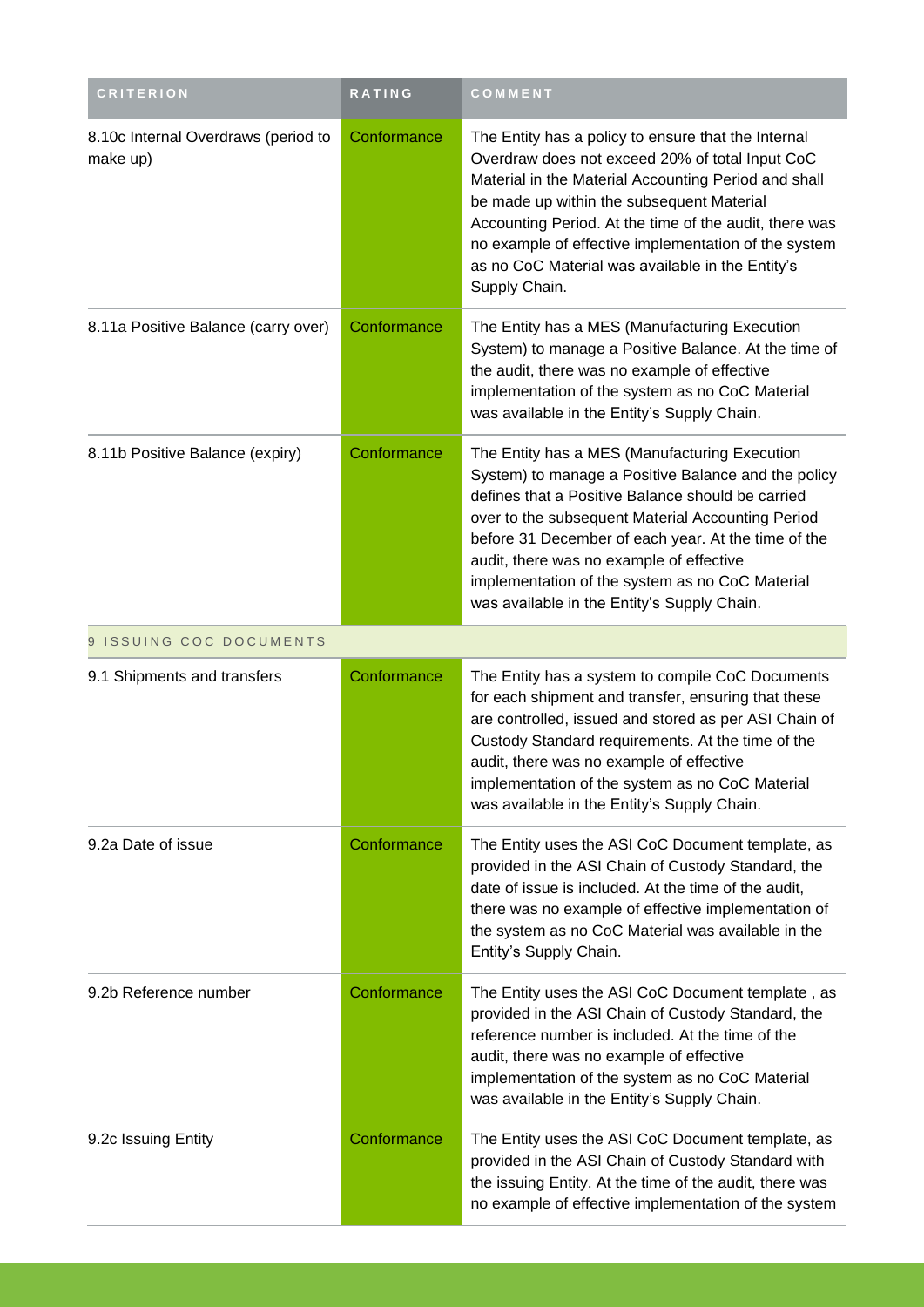| <b>CRITERION</b>                    | RATING      | COMMENT                                                                                                                                                                                                                                                                                                                                                                                                                                    |
|-------------------------------------|-------------|--------------------------------------------------------------------------------------------------------------------------------------------------------------------------------------------------------------------------------------------------------------------------------------------------------------------------------------------------------------------------------------------------------------------------------------------|
|                                     |             | as no CoC Material was available in the Entity's<br>Supply Chain.                                                                                                                                                                                                                                                                                                                                                                          |
| 9.2d Receiving customer             | Conformance | The Entity uses the ASI CoC Document template, as<br>provided in the ASI Chain of Custody Standard, the<br>identity and address of the customer receiving the<br>CoC Material, and if it is another CoC Certified Entity,<br>their CoC Certification number are included. At the<br>time of the audit, there was no example of effective<br>implementation of the system as no CoC Material<br>was available in the Entity's Supply Chain. |
| 9.2e Responsible employee           | Conformance | The Entity uses the ASI CoC Document template, as<br>provided in the ASI Chain of Custody, the<br>responsible employee who can verify information is<br>included. At the time of the audit, there was no<br>example of effective implementation of the system as<br>no CoC Material was available in the Entity's Supply<br>Chain.                                                                                                         |
| 9.2f Conformance statement          | Conformance | The Entity uses the ASI CoC Document template, as<br>provided in the ASI Chain of Custody Standard, the<br>statement confirming that "The information provided<br>in the CoC Document is in conformance with the ASI<br>CoC Standard" is included. At the time of the audit,<br>there was no example of effective implementation of<br>the system as no CoC Material was available in the<br>Entity's Supply Chain.                        |
| 9.2g Type of CoC Material           | Conformance | The Entity uses the ASI CoC Document template, as<br>provided in the ASI Chain of Custody Standard, the<br>types of CoC Material in the shipment are included.<br>At the time of the audit, there was no example of<br>effective implementation of the system as no CoC<br>Material was available in the Entity's Supply Chain.                                                                                                            |
| 9.2h Mass of CoC Material           | Conformance | The Entity uses the ASI CoC Document template, as<br>provided in the ASI Chain of Custody Standard, the<br>mass of CoC Material is included. At the time of the<br>audit, there was no example of effective<br>implementation of the system as no CoC Material<br>was available in the Entity's Supply Chain.                                                                                                                              |
| 9.2i Mass of total material         | Conformance | The Entity uses the ASI CoC Document template, as<br>provided in the ASI Chain of Custody Standard, the<br>mass of total Material is included. At the time of the<br>audit, there was no example of effective<br>implementation of the system as no CoC Material<br>was available in the Entity's Supply Chain.                                                                                                                            |
| 9.3a Sustainability Data (optional) | Conformance | The Entity uses the ASI CoC Document template, as<br>provided in the ASI Chain of Custody Standard, the<br>optional Sustainability Data is included. The Entity                                                                                                                                                                                                                                                                            |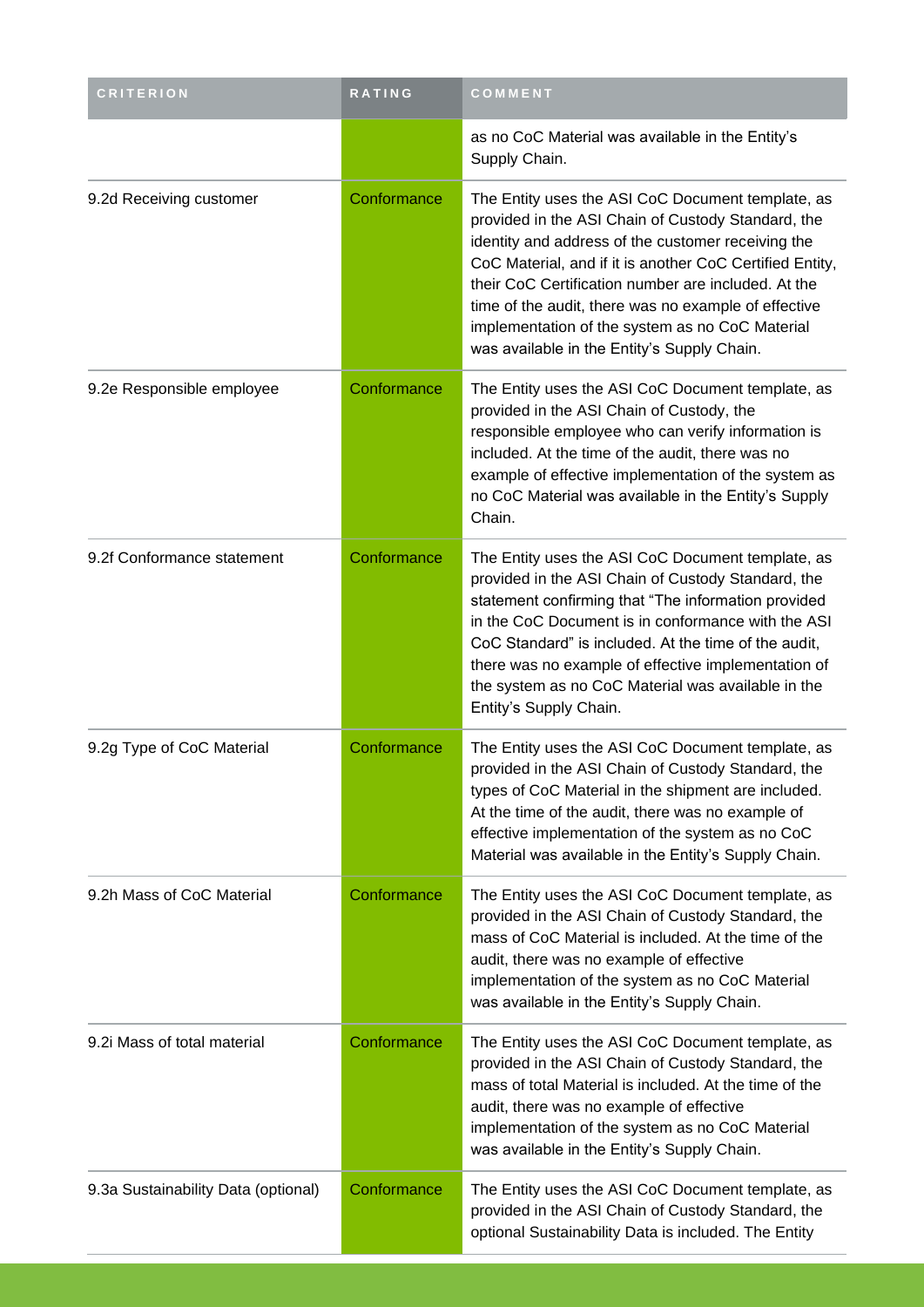| <b>CRITERION</b>                                       | <b>RATING</b>             | COMMENT                                                                                                                                                                                                                                                                                                                                                                                                                                                                 |
|--------------------------------------------------------|---------------------------|-------------------------------------------------------------------------------------------------------------------------------------------------------------------------------------------------------------------------------------------------------------------------------------------------------------------------------------------------------------------------------------------------------------------------------------------------------------------------|
|                                                        |                           | has established a system to calculate the GHG<br>emissions of scope 1 and scope 2 for ASI Aluminium.<br>At the time of the audit, there was no example of<br>effective implementation of the system as no CoC<br>Material was available in the Entity's Supply Chain.                                                                                                                                                                                                   |
| 9.3b Sustainability Data (passing<br>on)               | Conformance               | The Entity uses the ASI CoC Document template, as<br>provided in the ASI Chain of Custody Standard, the<br>optional Sustainability Data is included. The Entity<br>has established a system to calculate the GHG<br>emissions of scope 1 and scope 2 for ASI Aluminium.<br>At the time of the audit, there was no example of<br>effective implementation of the system as no CoC<br>Material was available in the Entity's Supply Chain.                                |
| 9.3c Post-Casthouse ASI<br><b>Certification status</b> | Conformance               | The Entity uses the ASI CoC Document template, as<br>provided in the ASI Chain of Custody Standard,<br>including the ASI Certification status. At the time of<br>the audit, there was no example of effective<br>implementation of the system as no CoC Material<br>was available in the Entity's Supply Chain.                                                                                                                                                         |
| 9.4 Supplementary Information<br>(optional)            | Conformance               | The Entity uses the ASI CoC Document template, as<br>provided in the ASI Chain of Custody Standard, there<br>is a column for supplementary information in the<br>document template, the Entity can provide the<br>Supplementary Information per requirements from<br>the customer. At the time of the audit, there was no<br>example of effective implementation of the system as<br>no CoC Material was available in the Entity's Supply<br>Chain.                     |
| 9.5 Response to verification<br>requests               | Minor Non-<br>Conformance | The Entity has established processes and assigns<br>responsibility for responding to requests for<br>verification of information in CoC Documents issued<br>by the Entity. At the time of this audit, there is no<br>example of effective implementation of the system as<br>no CoC Material was available in the Entity's Supply<br>Chain. However, the contact details for the requester<br>is not indicated in the CoC Document template or<br>equivalent documents. |
| 9.6 Error management                                   | Conformance               | The Entity integrates error management with its<br>current processes under ISO 9001 to manage the<br>error and prevent recurrence.                                                                                                                                                                                                                                                                                                                                      |
| 10 RECEIVING COC DOCUMENTS                             |                           |                                                                                                                                                                                                                                                                                                                                                                                                                                                                         |
| 10.1 Verify required information<br>included           | Conformance               | The Entity has established processes and assigns<br>responsibility to verify the information on received<br>CoC Documents. At the time of the audit, there was<br>no example of effective implementation of the system                                                                                                                                                                                                                                                  |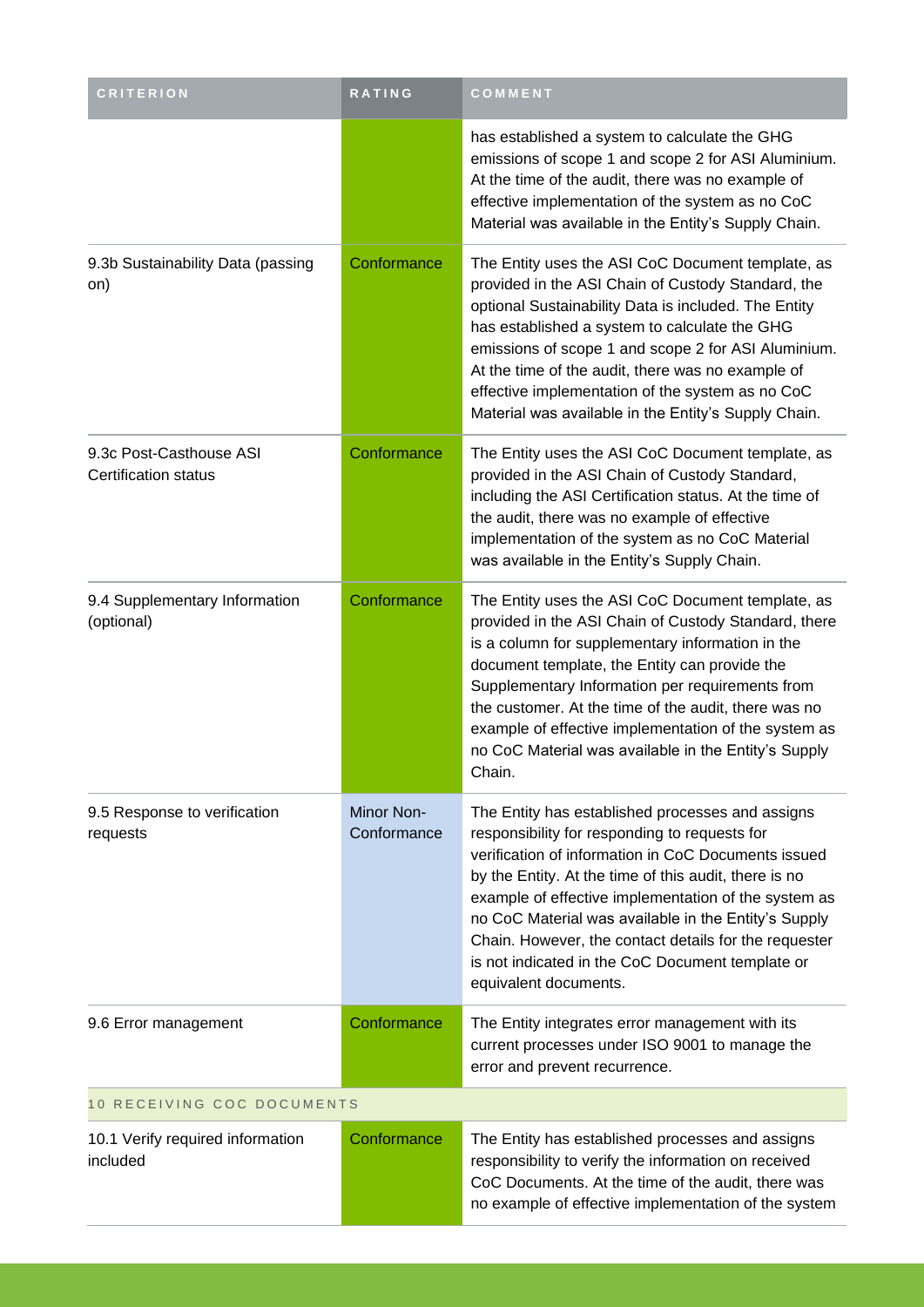| <b>CRITERION</b>                                        | <b>RATING</b>  | COMMENT                                                                                                                                                                                                                                                                                                                                                                                                                     |
|---------------------------------------------------------|----------------|-----------------------------------------------------------------------------------------------------------------------------------------------------------------------------------------------------------------------------------------------------------------------------------------------------------------------------------------------------------------------------------------------------------------------------|
|                                                         |                | as no CoC Material was available in the Entity's<br>Supply Chain.                                                                                                                                                                                                                                                                                                                                                           |
| 10.2 Verify consistency with<br>shipments               | Conformance    | The Entity has established processes and assigns<br>the responsibility to verify the consistency of received<br>CoC Documents with the accompanying CoC<br>Material or Eligible Scrap before recording<br>information in their Material Accounting System. At<br>the time of the audit, there was no example of<br>effective implementation of the system as no CoC<br>Material was available in the Entity's Supply Chain. |
| 10.3 Verify supplier CoC<br><b>Certification status</b> | Conformance    | The Entity has assigned a Quality Department<br>Specialist to check the ASI website on a regular<br>basis to verify the validity and scope of the supplier's<br>ASI CoC Certification for any changes that might<br>affect the status of the supplied CoC Material or<br>Eligible Scrap.                                                                                                                                    |
| 10.4 Error management                                   | Conformance    | The Entity integrates error management with its<br>current processes under ISO 9001 which appeared<br>to be robust to document errors, corrective actions<br>and any potential preventive measures to meet the<br>ASI Chain of Custody Standard Criteria.                                                                                                                                                                   |
| 11 MARKET CREDITS SYSTEM: ASI CREDITS                   |                |                                                                                                                                                                                                                                                                                                                                                                                                                             |
| 11.1a Material Accounting System<br>- allocation        | Not Applicable | The Entity does not intend to utilize the ASI Market<br>Credits System currently.                                                                                                                                                                                                                                                                                                                                           |
| 11.1b Link to Casthouse Products                        | Not Applicable | The Entity does not intend to utilize the ASI Market<br>Credits System currently.                                                                                                                                                                                                                                                                                                                                           |
| 11.1c No double counting                                | Not Applicable | The Entity does not intend to utilize the ASI Market<br>Credits System currently.                                                                                                                                                                                                                                                                                                                                           |
| 11.1d No Positive Balance of ASI<br>Credits             | Not Applicable | The Entity does not intend to utilize the ASI Market<br>Credits System currently.                                                                                                                                                                                                                                                                                                                                           |
| 11.2a Date of issue                                     | Not Applicable | The Entity does not intend to utilize the ASI Market<br>Credits System currently.                                                                                                                                                                                                                                                                                                                                           |
| 11.2b Reference number                                  | Not Applicable | The Entity does not intend to utilize the ASI Market<br>Credits System currently.                                                                                                                                                                                                                                                                                                                                           |
| 11.2c Issuing Entity                                    | Not Applicable | The Entity does not intend to utilize the ASI Market<br>Credits System currently.                                                                                                                                                                                                                                                                                                                                           |
| 11.2d Receiving Entity                                  | Not Applicable | The Entity does not intend to utilize the ASI Market<br>Credits System currently.                                                                                                                                                                                                                                                                                                                                           |
| 11.2e Conformance statement                             | Not Applicable | The Entity does not intend to utilize the ASI Market<br>Credits System currently.                                                                                                                                                                                                                                                                                                                                           |